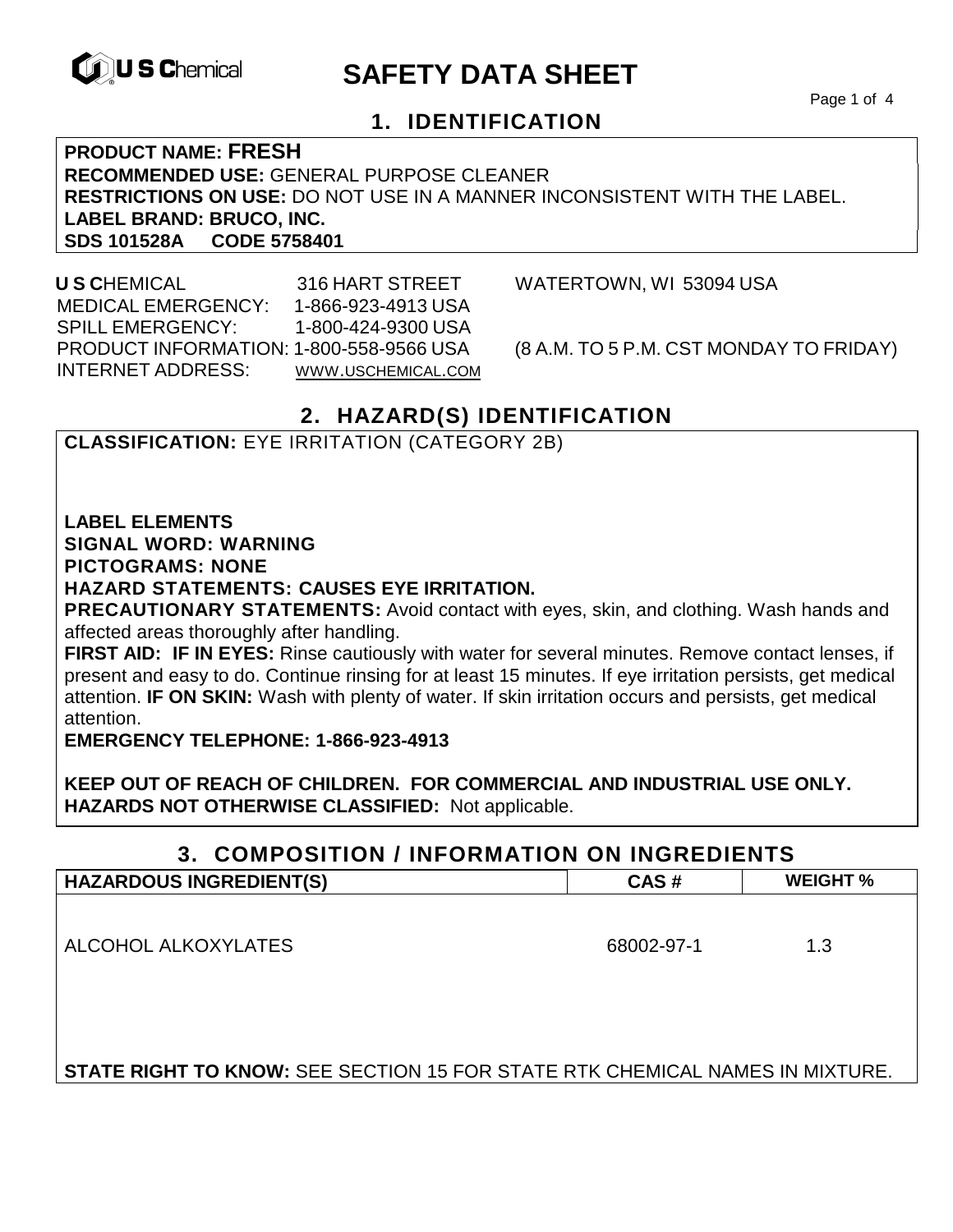#### **FRESH SDS 101528A**

### **4. FIRST-AID MEASURES** Page 2 of 4

**IF IN EYES:** RINSE CAUTIOUSLY WITH WATER FOR SEVERAL MINUTES. REMOVE CONTACT LENSES, IF PRESENT AND EASY TO DO. CONTINUE RINSING FOR AT LEAST 15 MINUTES. IF EYE IRRITATION PERSISTS, GET MEDICAL ATTENTION.

**IF ON SKIN:** WASH WITH PLENTY OF WATER. IF SKIN IRRITATION OCCURS AND PERSISTS, GET MEDICAL ATTENTION.

**IF SWALLOWED:** RINSE MOUTH. IF CONSCIOUS, DILUTE BY DRINKING UP TO A CUPFUL OF MILK OR WATER AS TOLERATED.

**IF INHALED:** NO SPECIFIC FIRST AID MEASURES ARE REQUIRED.

**EMERGENCY TELEPHONE: 1-866-923-4913** 

**MOST IMPORTANT SYMPTOMS / EFFECTS:** CAUSES EYE IRRITATION. **MEDICAL CONDITIONS AGGRAVATED:** NONE KNOWN. **NOTE TO PHYSICIAN:** CALL 1-866-923-4913 FOR EXPOSURE MANAGEMENT ASSISTANCE.

#### **5. FIRE-FIGHTING MEASURES**

**CHEMICAL HAZARDS:** EYE IRRITATION. NON-FLAMMABLE. **COMBUSTION PRODUCT HAZARDS:** OXIDES OF CARBON AND OTHER FUMES. **METHODS:** SELECT EXTINGUISHER AND METHODS BASED ON FIRE SIZE AND TYPE. **EQUIPMENT:** WEAR SCBA AND FULL PROTECTIVE GEAR AS CONDITIONS WARRANT. **NFPA RATING:** HEALTH-2/FLAMMABILITY-0/ INSTABILITY-0/SPECIAL HAZARD-N.AP. **SUITABLE EXTINGUISHERS:** WATER, DRY CHEMICAL, CO2 OR FOAM SUITABLE FOR FIRE. **UNSUITABLE EXTINGUISHERS:** NO RESTRICTIONS BASED ON CHEMICAL HAZARDS.

# **6. ACCIDENTAL RELEASE MEASURES**

**PERSONAL PRECAUTIONS:** EVACUATE UNPROTECTED PERSONNEL FROM AREA. WEAR PERSONAL PROTECTION INCLUDING RUBBER BOOTS. SEE SECTION 8. VENTILATE AREA IF NEEDED. BE CAREFUL NOT TO SLIP. WASH THOROUGHLY AFTER CLEAN-UP. **ENVIRONMENTAL PRECAUTIONS:** PREVENT SPILL FROM ENTERING DRAIN, STORM SEWER OR SURFACE WATERWAY. PREVENT WATER AND SOIL CONTAMINATION. **CLEAN-UP METHODS:** SMALL SPILLS MAY BE WIPED UP AND RINSED WITH WATER. FOR LARGER SPILLS, DIKE TO CONTAIN. PUMP TO LABELED CONTAINER OR ABSORB SPILLAGE AND SCOOP UP WITH INERT ABSORBENT MATERIAL. AFTER SPILL COLLECTION, RINSE AREA WITH WATER AND FOLLOW WITH NORMAL CLEAN-UP PROCEDURES.

# **7. HANDLING AND STORAGE**

**HANDLING:** FOLLOW ALL LABEL DIRECTIONS. INSTRUCT PERSONNEL ABOUT PROPER USE, HAZARDS, PRECAUTIONS, AND FIRST AID MEASURES. AVOID CONTACT WITH EYES, SKIN AND CLOTHING. TAKE OFF CONTAMINATED CLOTHING AND WASH IT BEFORE REUSE. DO NOT TASTE OR SWALLOW. PRODUCT RESIDUE MAY REMAIN ON OR IN EMPTY CONTAINERS. HANDLE CAREFULLY TO AVOID DAMAGING CONTAINER.

**STORAGE:** KEEP CONTAINER CLOSED WHEN NOT IN USE. STORAGE AT AMBIENT TEMPERATURES IN A DRY AREA OUT OF DIRECT SUNLIGHT. PROTECT FROM FREEZING. ROTATE STOCK REGULARLY. KEEP AWAY FROM FOOD AND DRINK. KEEP OUT OF REACH OF CHILDREN.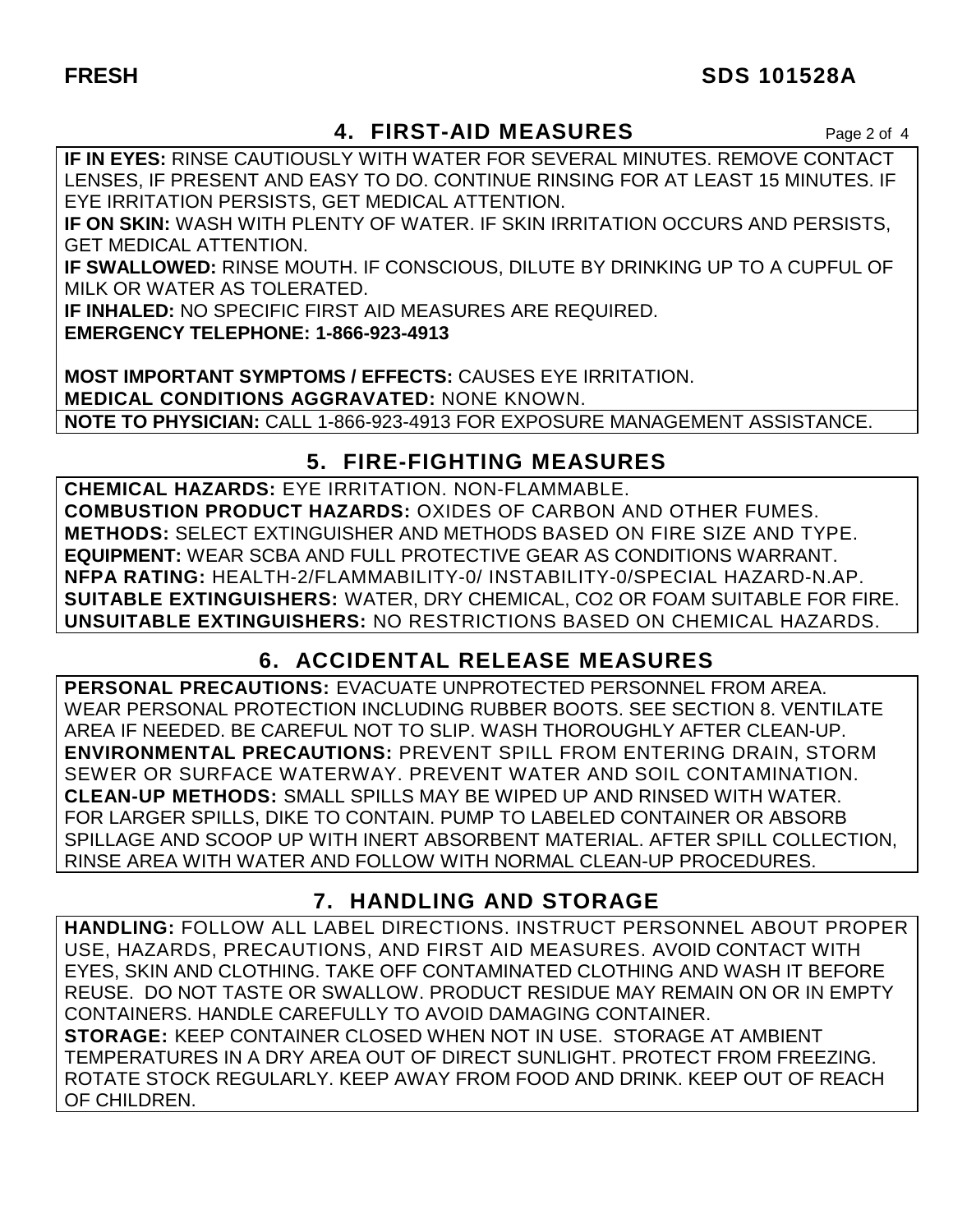#### **FRESH SDS 101528A**

#### **8. EXPOSURE CONTROLS / PERSONAL PROTECTION** Page 3 of 4

**EXPOSURE LIMITS:** ALCOHOL ETHOXYLATES = NONE **ENGINEERING CONTROLS:** NONE REQUIRED. GENERAL ROOM VENTILATION IS TYPICALLY ADEQUATE.

**PERSONAL PROTECTION EYES:** NONE REQUIRED WITH NORMAL USE. **HANDS:** NONE REQUIRED WITH NORMAL USE. **RESPIRATORY:** NONE REQUIRED. **FEET:** NONE REQUIRED. RUBBER BOOTS RECOMMENDED DURING SPILL CLEAN-UP. **BODY:** NONE REQUIRED.

#### **9. PHYSICAL AND CHEMICAL PROPERTIES**

| <b>APPEARANCE: GREEN LIQUID</b>        | <b>AUTO-IGNITION TEMPERATURE: N.AV.</b>    |
|----------------------------------------|--------------------------------------------|
| <b>ODOR: LEMON</b>                     | <b>DECOMPOSITION TEMPERATURE: N.AV.</b>    |
| pH CONCENTRATE: 5.7                    | <b>EXPLOSIVE LIMITS (LEL/UEL): NONE</b>    |
| pH @ 2500 PPM SOLUTION: N.AV.          | <b>EVAPORATION RATE: N.AV.</b>             |
| pH @ USE DILUTION: N.AV.               | FLAMMABILITY (SOLID, GAS): N.AP.           |
| <b>PHYSICAL STATE: LIQUID</b>          | <b>FLASH POINT: NONE</b>                   |
| <b>RELATIVE DENSITY (WATER): 1.010</b> | <b>INITIAL BOILING POINT/RANGE: N.AV.</b>  |
| <b>SOLUBILITY (WATER): COMPLETE</b>    | <b>MELTING POINT/FREEZING POINT: N.AV.</b> |
| VAPOR PRESSURE: N.AV.                  | <b>ODOR THRESHOLD: N.AV.</b>               |
| VAPOR DENSITY: N. AV.                  | PARTITION COEFF. (N-OCTANOL/WATER): N.AV.  |
| <b>VISCOSITY: NON-VISCOUS</b>          | <b>OTHER: N.AV.</b>                        |
|                                        |                                            |

# **10. STABILITY AND REACTIVITY**

**REACTIVITY:** NO HAZARD. **CHEMICAL STABILITY:** STABLE. **POSSIBILITY OF HAZARDOUS REACTIONS:** NONE KNOWN. WILL NOT POLYMERIZE. **CONDITIONS TO AVOID:** TEMPERATURES BELOW 35°F (1.6°C) OR ABOVE 120°F (49°C). **MATERIALS TO AVOID:** DIRECT MIXING WITH OTHER CHEMICALS. MIX ONLY WITH WATER. **HAZARDOUS DECOMPOSITION PRODUCTS:** NONE UNDER NORMAL CONDITIONS.

#### **11. TOXICOLOGICAL INFORMATION**

**ROUTES OF EXPOSURE:** EYES, SKIN, INGESTION, INHALATION. **INFORMATION ON ROUTES OF EXPOSURE:** NO LC50 TEST DATA ON MIXTURE. **ACUTE EFFECTS /SYMPTOMS**

 **EYES:** CAUSES EYE IRRITATION. MAY CAUSE DISCOMFORT, REDNESS AND WATERING. **SKIN:** MAY BE MILDLY IRRITATING TO SENSITIVE SKIN. MAY CAUSE DRY SKIN. **INGESTION:** MAY CAUSE IRRITATION, NAUSEA, VOMITING AND DIARRHEA. **INHALATION:** NONE KNOWN.

**CHRONIC / OTHER EFFECTS:** NO REPORTABLE GERM CELL MUTAGENS, SKIN SENSITIZERS, RESPIRATORY SENSITIZERS, REPRODUCTIVE TOXINS OR ASPIRATION HAZARDS. **SPECIFIC TARGET ORGANS (SINGLE/REPEATED):** NONE KNOWN.

**NUMERICAL MEASURES OF TOXICITY:** ACUTE ORAL LD50 (RAT) = ABOVE 2000 MG / KG **CARCINOGENS:** NO REPORTABLE ACGIH, IARC, NTP, OR OSHA CARCINOGENS.